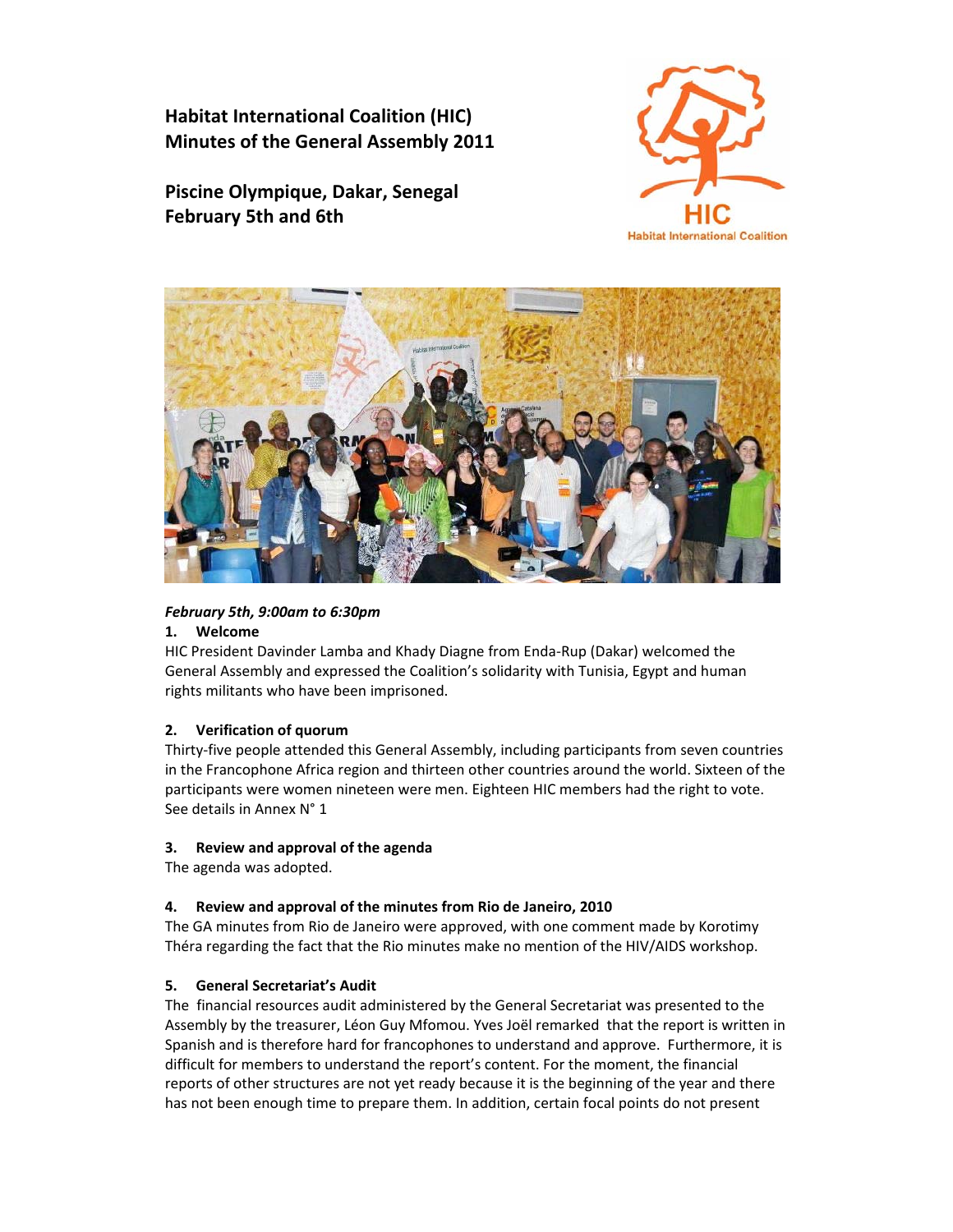their financial reports because they do not directly administer finances on behalf of HIC, as is the case in Francophone Africa.

**Decided**: Given that the majority of the 2010 financial reports are not yet ready, the GA voted on the 2009 financial statements (presented in the Annual Report) and will vote on the 2010 financial statements when they are ready later this year.

**Motion approved**: 14 in favour, 4 abstentions

### **6. Regional and thematic reports**

The reports must be shared to see what challenges should be taken up at the level of the whole Coalition. These are necessary in order to evaluate the Coalition's impacts and HIC members' and structures' capacities, at the local and global levels. In the Middle East and North Africa Region, these challenges are very great, especially acting against housing and land rights violations and denouncing them as crimes in the case of armed conflicts, war and occupation. We must work to obtain international recognition that forced eviction is a crime. In general, we must reinforce HIC's capacity to denounce and protest against housing rights violations.

The participants expressed their agreement on the reasons for their struggles and why it is necessary to unite as a Coalition. This is why it is now more necessary than ever to apply our discourse to ourselves in order to make the Coalition more effective; it is indispensable to re‐ think our actions according to our values, and this is a great challenge for the whole Coalition.

Another challenge is the financial and institutional stability of HIC, a matter which affects the whole Coalition and which we must address while taking into account the independent character of Coalition structures.

In regards to the key terms developed by HIC over more than 30 years, it is fundamental to combine our specialities with other, broader themes, for example themes that link the town and countryside in the context of food sovereignty, water and energy.

#### 7. **Review of the HIC global strategy**

Structures must develop a common plan of action, and reach an agreement on operational rules and the need to improve democratic practices in the management of the Coalition. It is therefore fundamental to develop and consolidate communications tools such as HICademy and the Member Space, as well as knowledge and concrete solutions for the habitat themes in which HIC has competences.

A working group was proposed to review the Coalition's 2005‐2007 strategic lines and to construct new strategic lines for the period from 2011‐2013. The results of the working groups can be found in Annex N° 2 and 3. The General Secretariat will present a proposed text incorporating the results of the different groups within the next three months.

#### **February 6th, 9:00am to 3:30pm**

# **8. Book launch "Villes pour toutes et tous" [Cities for All]**

A presentation was given of the French edition of this book which was originally presented last year during the World Urban Forum in Rio de Janeiro. It is important for the Coalition to present its work on the right to the city in the context of the World Social Forum. The book covers a theoretical reflection as well as precise case studies on struggles for the right to the city worldwide. The decentralised activities carried out by the World Assembly of Inhabitants are completely linked with the purposes of this book.

The HIC members present thanked the Secretariat for this kind of initiative, which value members' actions and are useful for publicising their work, as well as attracting new actors.